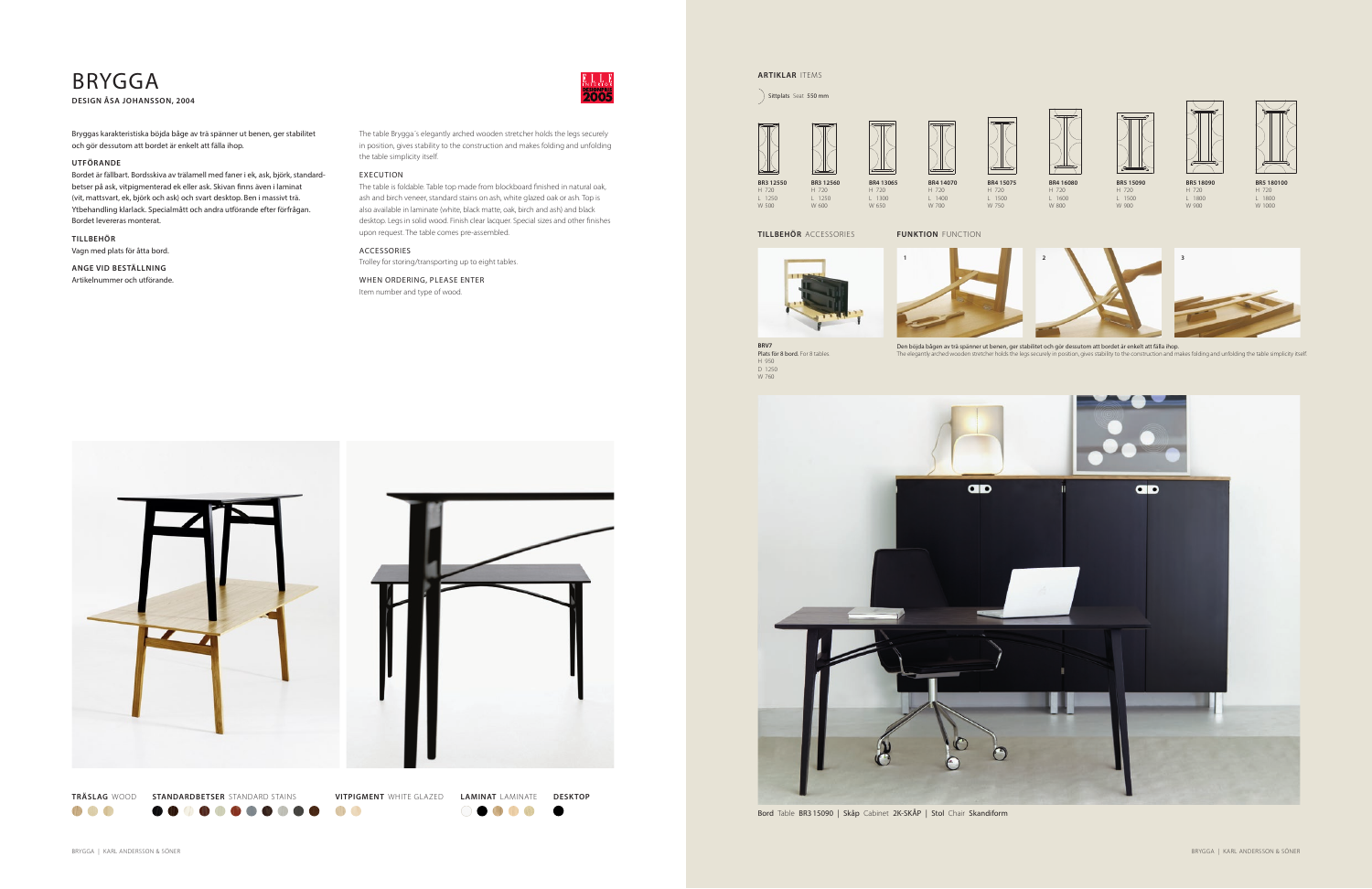

Bord Table BR4 13065 | Stol Chair SHELL | Sidobord Sideboard TRAYO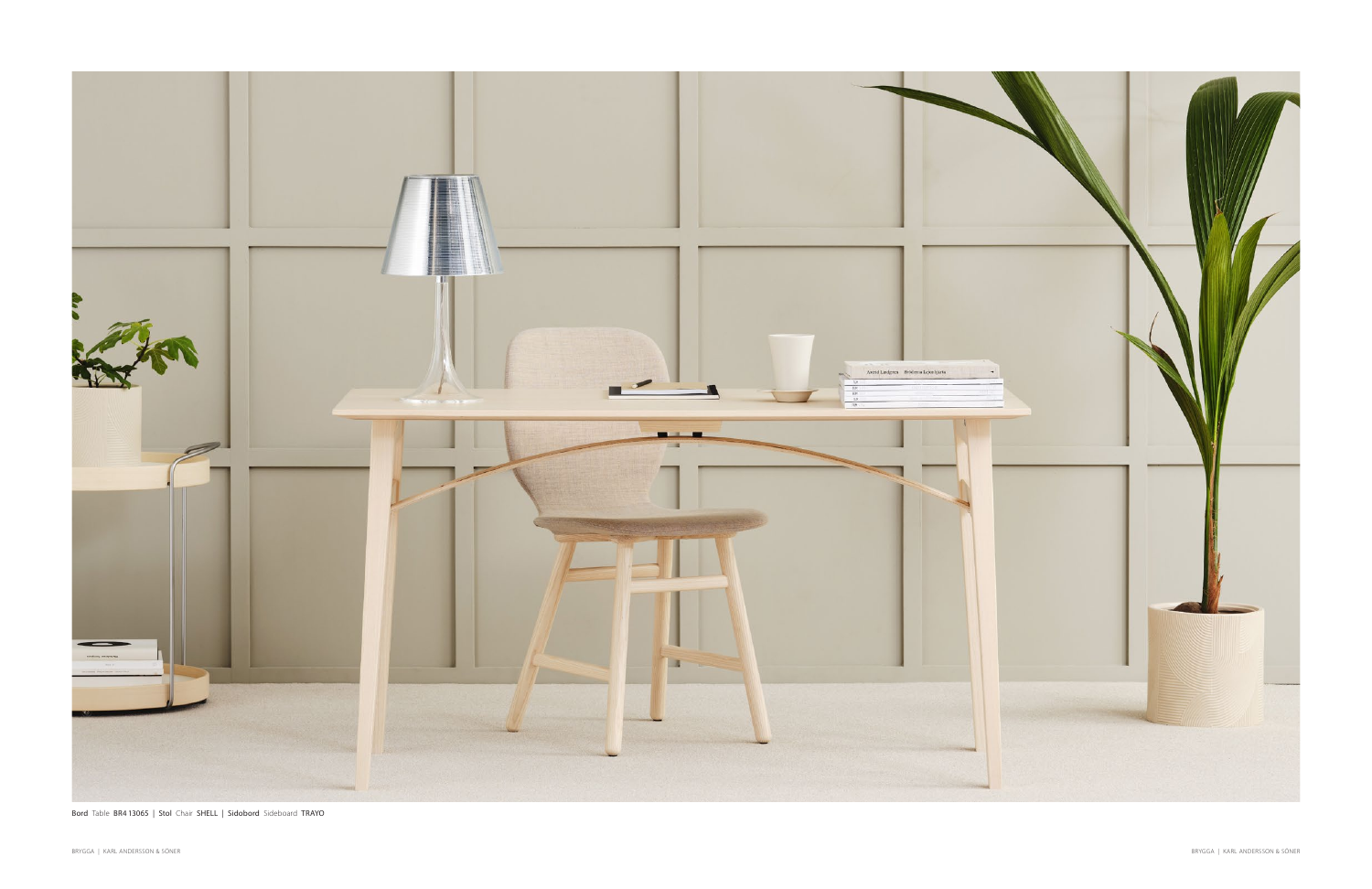

Bord Table BR5 180100 | Stol, Pall Chair, Stool SHELL | Hylla Storage LEVEL



# PROVER SAMPLES BRYGGA

Tänk på att de tryckta proverna kan skilja sig i färg, struktur och nyans jämfört med levererad produkt. Keep in mind that the printed samples can differ in color, texture and shades compared with delivered product.

#### **TRÄSLAG** WOOD

Ytbehandling är klarlack i glansvärde 18, halvmatt. Alternativa ytbehandlingar olja, olja + lack kan erbjudas. Treated with clear lacquer in a no. 18 semi-matt finish. Other available finishes are oil or oil + lacquer.



### **STANDARDBETSER** STANDARD STAINS

Bets på ek eller ask om inget annat anges. Topplack är klarlack i glansvärde 18, halvmatt. Specialbetser enligt insänt prov kan erbjudas.<br>Stain on oak or ash if not otherwise specified. Top coat of clear lacquer in a no. 1



.14 Rödbrun bets Red-brown stain



Green stain

.16 Röd bets Red stain

.18 Brun bets Brown stain .19 Grå bets Grey stain



.20 Antracit bets Anthracite stain

.17 Blå bets Blue stain





### **VITPIGMENT** WHITE GLAZED

Vitpigment på ek eller ask om inget annat anges. Topplack är klarlack i glansvärde 18, halvmatt. White glazed on oak or ash if not otherwise specifed. Top coat of clear lacquer in a no 18.



White glazed ash

White glazed oak

.60 Vit White



.71 Ek Oak





NCS S0502-G50Y **DESKTOP**



.72 Björk Birch F7555 MAT



.73 Ask Ash F8843 NAT

**LAMINAT** LAMINATE



.21 Valnöt bets Walnut stain



.90 Svart Black Forbo Nero col 4023 NCS S9000-N